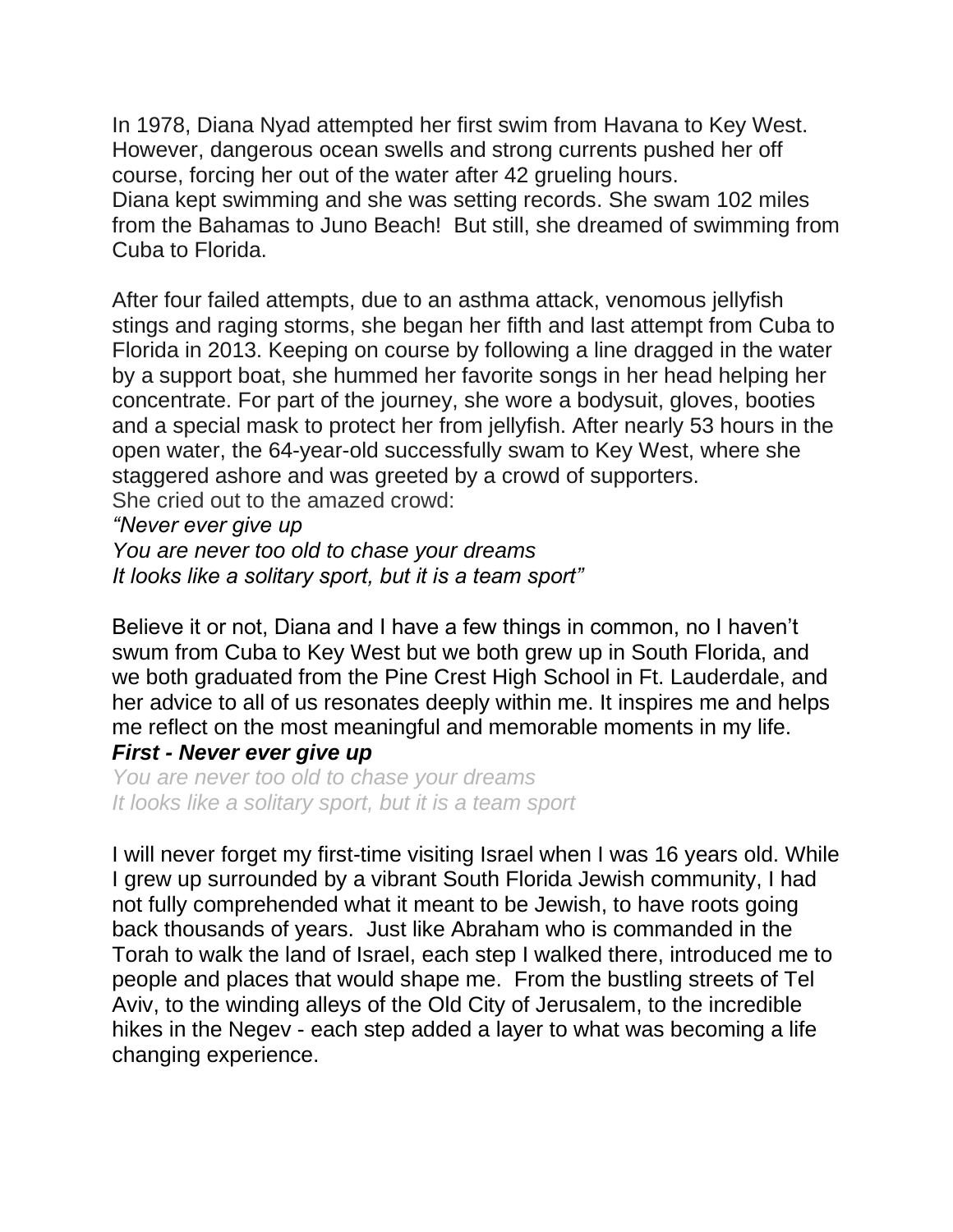I believe real change happens slowly, day by day, habit by habit, step by step. I made my way back to Israel, trip by trip, studying one year at a time. Somehow looking back, I spent 15 wonderful years in Israel, earning my degrees, serving in the IDF and finding my wife, my bashert!

And what I realize today, as I think of Diana Nyad, is that there was no easy path, or pass, to achieving my goals. Everything took more time than I expected and did not come easy- learning to type in Hebrew, getting my driver's license in Hebrew or even understanding that if you want to order french fries you need to order "chips" - all that took *HARBE ZEMAN* - lots of time.

But this slow and steady journey helped me realize that some of the best things in life are done slowly. A really good brisket can't be microwaved. A good shmooze can't be rushed. Maybe that's why tonight, as we welcome a new year, we take 10 days to work on ourselves before Yom Kippur. You see, real change takes time, and these 10 days of Teshuva, of repentance, honors real change and acknowledges that self-reflection and yearning to be our best is a process, not a resolution.

Ten days might not seem like a lot of time to change, and while that is true, these 10 days are plenty of time for us to reflect on what we need to change and how we will get there. In 10 days from now we will hopefully clean our slate, open a new page and begin a new journey based on the character traits we have come to develop in the next 10 days.

And for those sitting here today, those who already gave up on trying to change, because you tried many times before - and failed - I encourage you DON'T GIVE UP!

Remember - Diana jumped in the water for the fifth time, at 64 years old, and one kick at a time, for 53 hours, and swam her way to Florida.

As we enter this new year, may we be blessed with the time, the energy and the encouragement to never give up on our **belief** that change is possible, that by 'living courageously' we can achieve our goals no matter how long the process takes.

## **Next …***You are never too old to chase your dreams*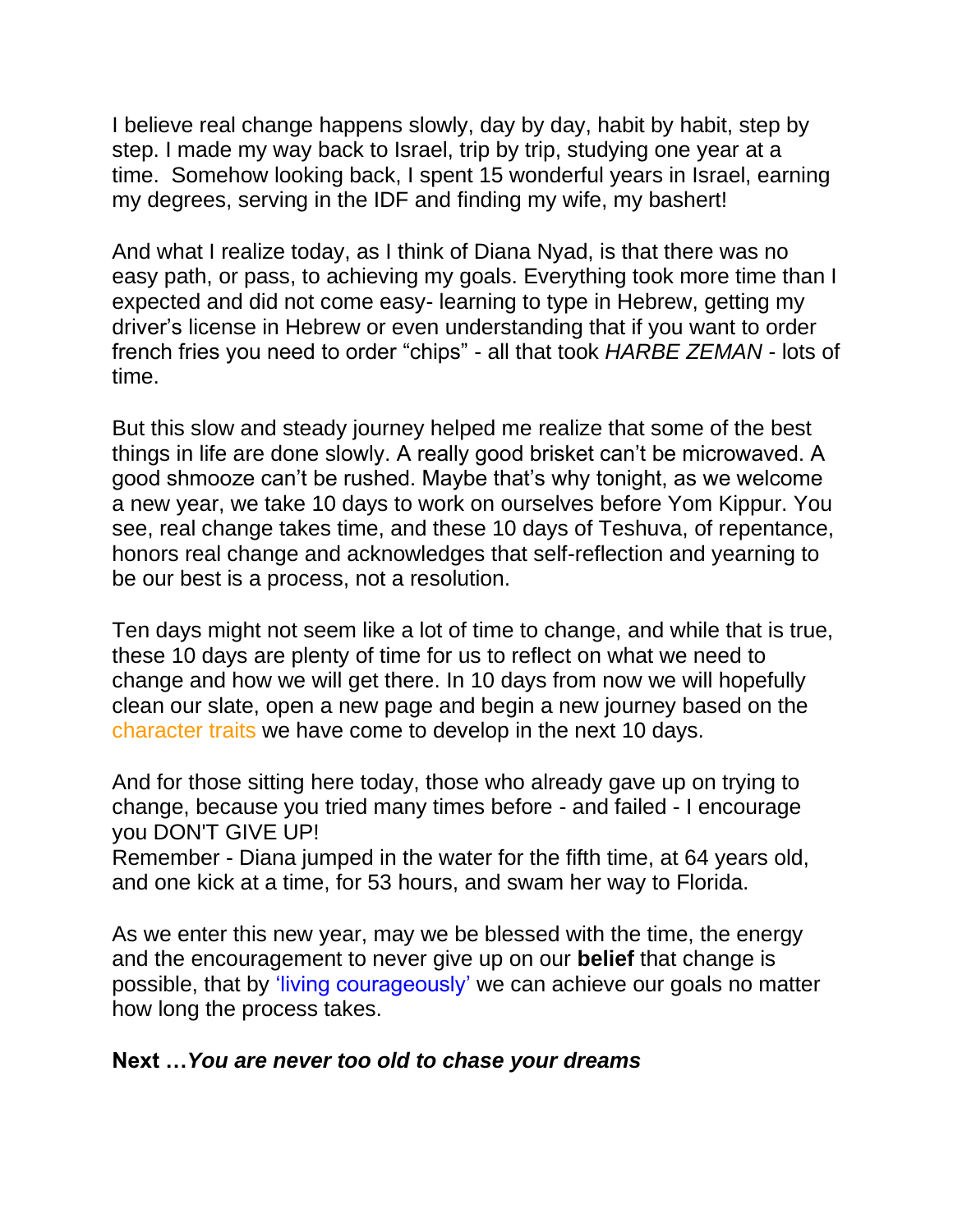According to our tradition, Abraham was 100 and Sarah was 90 when their dream came true, when Isaac was born. Shimon Peres, the late prime minister of Israel once commented,

*"You're as young as your dreams, not as old as your calendar".* It was a dream of mine to become a rabbi. Though deep inside I wanted to become a rabbi, I tried everything else first - I tried law school, computer engineering and even thought about becoming a professor. Each of these experiences served me well to affirm what I knew, deep inside, that being a rabbi was my true calling.

And so here I am, finding myself speaking tonight in front of this amazing community that has become my family and home over the last year - Temple Judea.

And while my baby face might be deceiving, I am actually in my forties, and sometimes, especially at the end of a long day, I can feel pretty old, but never too old to dream. And as some of you may know, I have many dreams and tonight I want to share one dream with you.

I have a dream, that the Torah belongs to all of us…each and every one of us. This means that you don't need to have a PhD, be a rabbi, or speak Hebrew, in order to engage in the wisdom of our rabbis, the tales of the Torah or the traditions. The rituals and traditions can enhance our lives in so many ways. Jewish values inspire us to dream, to accept challenges, to help one another, to learn something new, to be who we are meant to become.

This year - may we dream together, celebrate together, and yes, let us study together and share life's great joys and oys together. I look forward to hearing your dreams about how you see your future, how you see our joint future.

By 'living courageously', -we can dream together.

## Finally,

## *It looks like a solitary sport, but it is a team sport*

I was surprised to hear that swimming was a team sport, but I learned that: Diana needed help the entire time she was swimming at an estimated cost of about half a million dollars! Diana needed a boat with a crew to navigate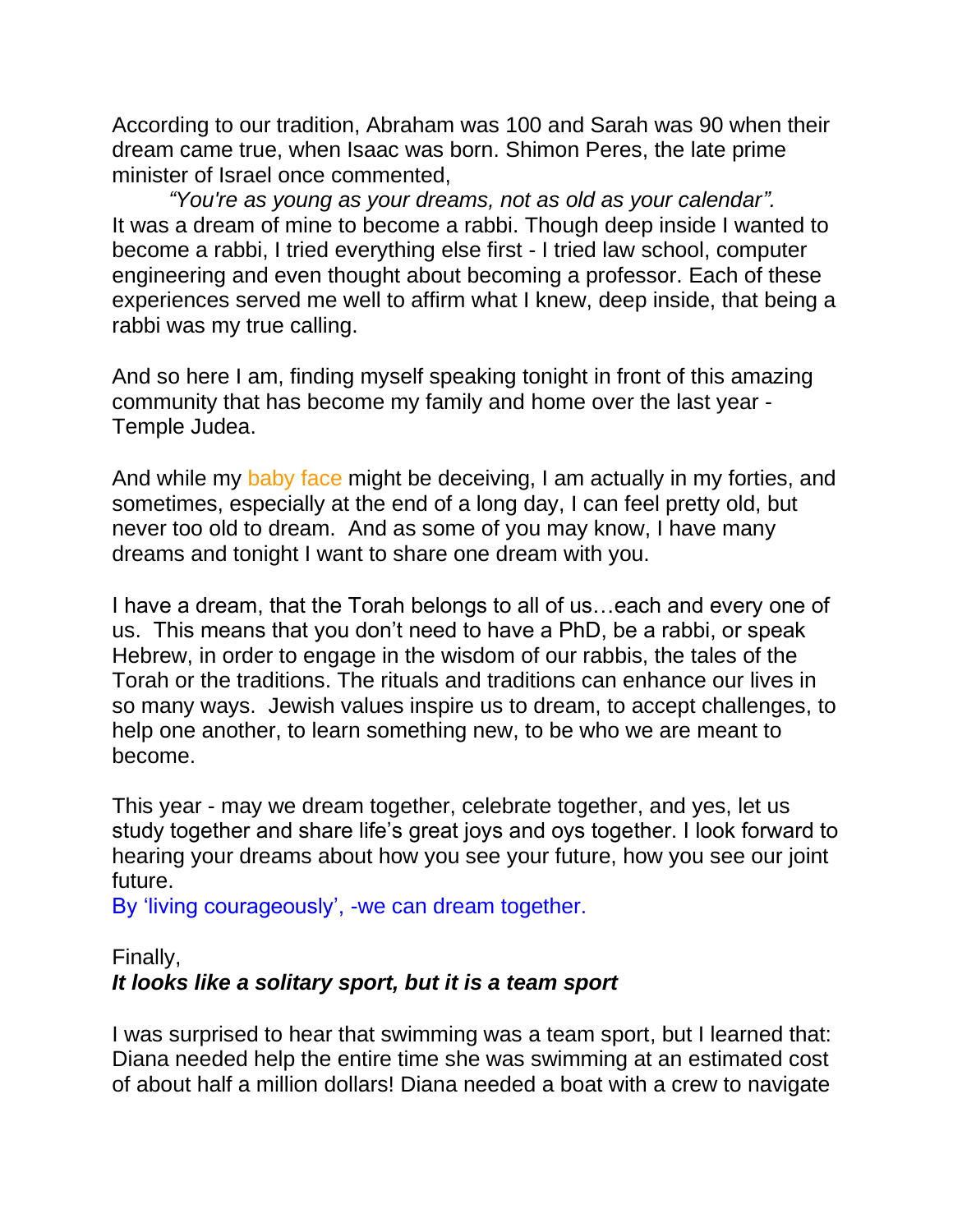her and feed her! She needed a medic, in case she collapsed in the water.

Living courageously flourishes in a supportive community.

On Rosh HaShanah, we tap into the power of being part of a supportive community. Though a person can pray on their own, make amends on their own and learn to blow the shofar on their own, - there is a tremendous power in celebrating the holidays together. Those of us who are here, are here because we are so grateful to be part of this vibrant TJ community.

In fact, one of the main reasons Abbie and I wanted to be part of Temple Judea is the sense of community we experienced from the first moment we stepped through the doors on Hood Road. I immediately knew that here with you - I can be the rabbi I want to be, that I was called to be. I believe in TJ's motto - that joyous Judaism leads to action. I believe in the incredible power of being part of a healing community. I believe that a congregation that sings together lifts us all up. I believe that integrity and speaking from the heart enters the heart.

Since this is technically our second Rosh HaShanah here, Temple Judea is already our home. Although it is not new, I am overcome with excitement for this new year in person! My vision for us is that we continue to celebrate life's precious moments through song and prayer and that we find strength in community and wisdom from the Torah to help us navigate our lives. I plan to get to know you, what keeps you up at night and what gets you up in the morning. I am so jazzed up about all the new families who are joining and able to experience the joy of Judaism in the most wonderful ways. I am over the moon seeing our Temple youth and young families in person, learning, building friendships and discovering for themselves the gifts of being Jewish.

I am here to always remind us that we need each other and can lift each other up, we can find strength in community! Take a look around… or think of someone who has lifted you up when you needed it and reflect on those who you were able to help, comfort, and encourage.

And I want to finish with a Jewish teaching that came to mind when I read the incredible story of Diana -

It's a teaching about swimming *According to the Talmud, our rabbis say that*